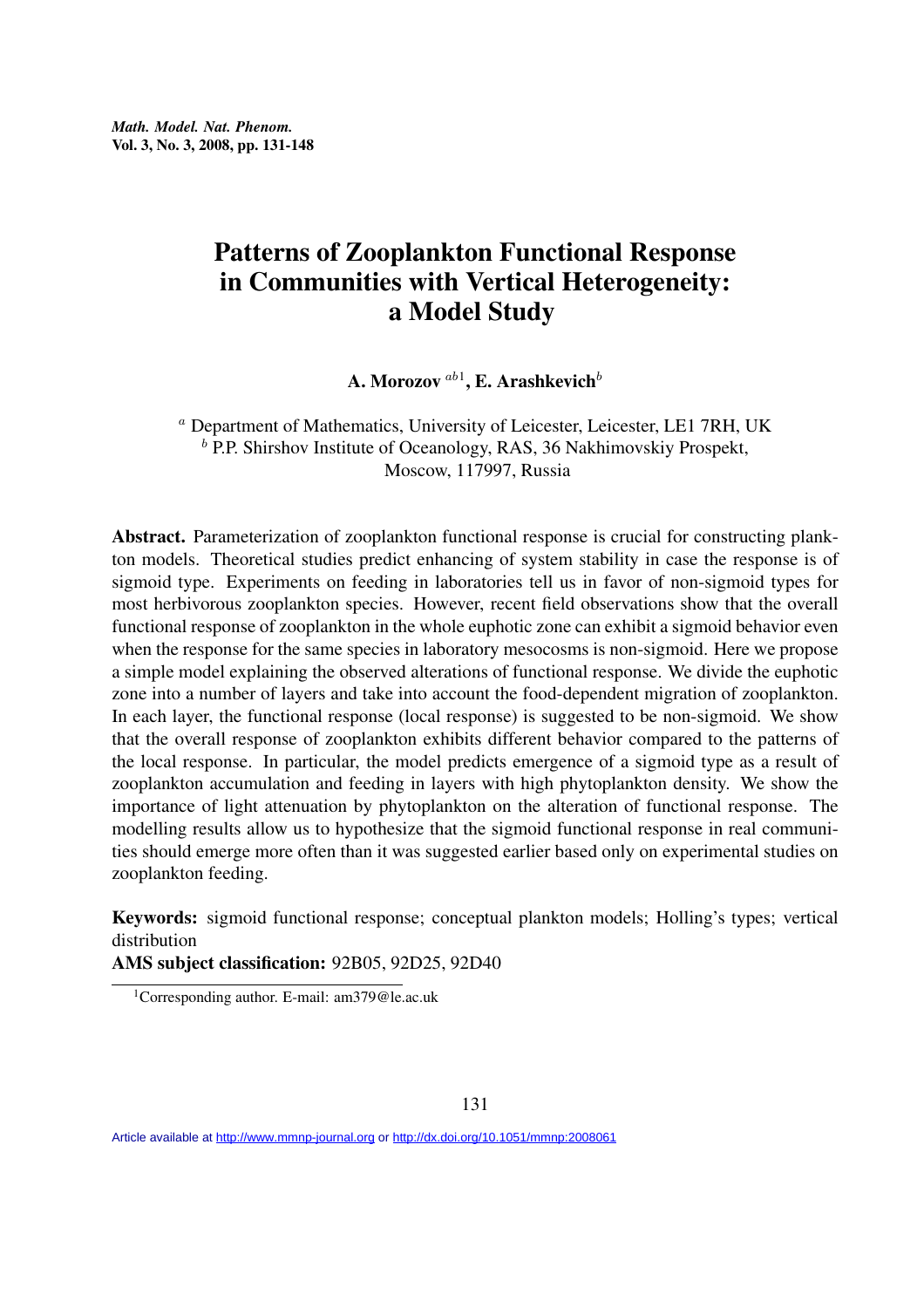## 1. Introduction

Mathematical models of plankton dynamics are of great interest because they improve our understanding of basic mechanisms controlling functioning of plankton communities. Earlier plankton models were based on the classical 'mean-field' approach. According to this approach, an ecosystem is described at population scale and the spatial distribution of species is ignored. Such simplification often leads to contradictions with reality. For instance, the mean-field approach predicts population cycles of large amplitude in ecosystems with high nutrient concentration. This is often at odds with observations [23]. A great deal of model artifacts disappears when we take into account spatial heterogeneity of plankton [29, 34].

The importance of space in plankton models is now well recognized. Sophisticated 3D spatial models have been constructed taking into account particularities of hydrological regimes in areas under study. Those models usually contain a large number of variables with the aim to provide a detailed description of the ecosystem. Note, however, that construction and implementation of complicated spatially explicit models have some serious drawbacks as well. The point is that we often lose tractability of models and such an approach does not provide us with a clear understanding of factors controlling system dynamics. We can only compute numerical solution for a few sets of parameters while the whole bifurcation structure remains unknown. An important question is: whether we can simplify spatial multi-species models to make them more tractable, however, avoiding the shortcomings that we had with the earlier 'mean-field' models?

One possible alternative is the use of the 'modified mean-field' approach [27, 28]. This approach suggests changing parameter values in the right-hand side functions of the earlier meanfield equations (e.g. growth rate, predation rate, etc.) to incorporate implicitly effects of spatial aggregation and clustering of species. The modified mean-field approach was successively applied in different fields of theoretical ecology [13, 27]. Another way to incorporate implicitly the space is the use of 'the scale transition approach' based on the moment approximation method [5, 8].This technique allows to extrapolate results obtained with small-scale experiments to scales of natural habitats. Such an extrapolation can be done by adding into the initial mean-field equations the so-called moment closure terms. Finally, incorporating of space implicitly can be done via the aggregation approach [2, 18]. The aggregation approach is especially helpful in case we model an ecosystem with pronounced heterogeneity of physical environment, when the whole system can be divided into a few connected habitats with different living conditions. Under certain conditions, the dynamics of such network of habitats can be described by a simplified model in terms of mean species densities [3, 24, 31].

In this paper, we apply the ideas of the aggregation approach to reveal patterns of zooplankton feeding in plankton communities with non-homogeneous vertical species distribution. In those communities, the pronounced heterogeneity of physical environment in the vertical direction is caused by light attenuation and stratification processes [32]. Note that zooplankton can perform selective feeding in layers with high food supply [15, 16, 22, 36]. We are interested in behavior of functional response of herbivorous zooplankton in the euphotic zone as a function of total amount of food.

The zooplankton functional response is defined as the food intake rate (per biomass of a zoo-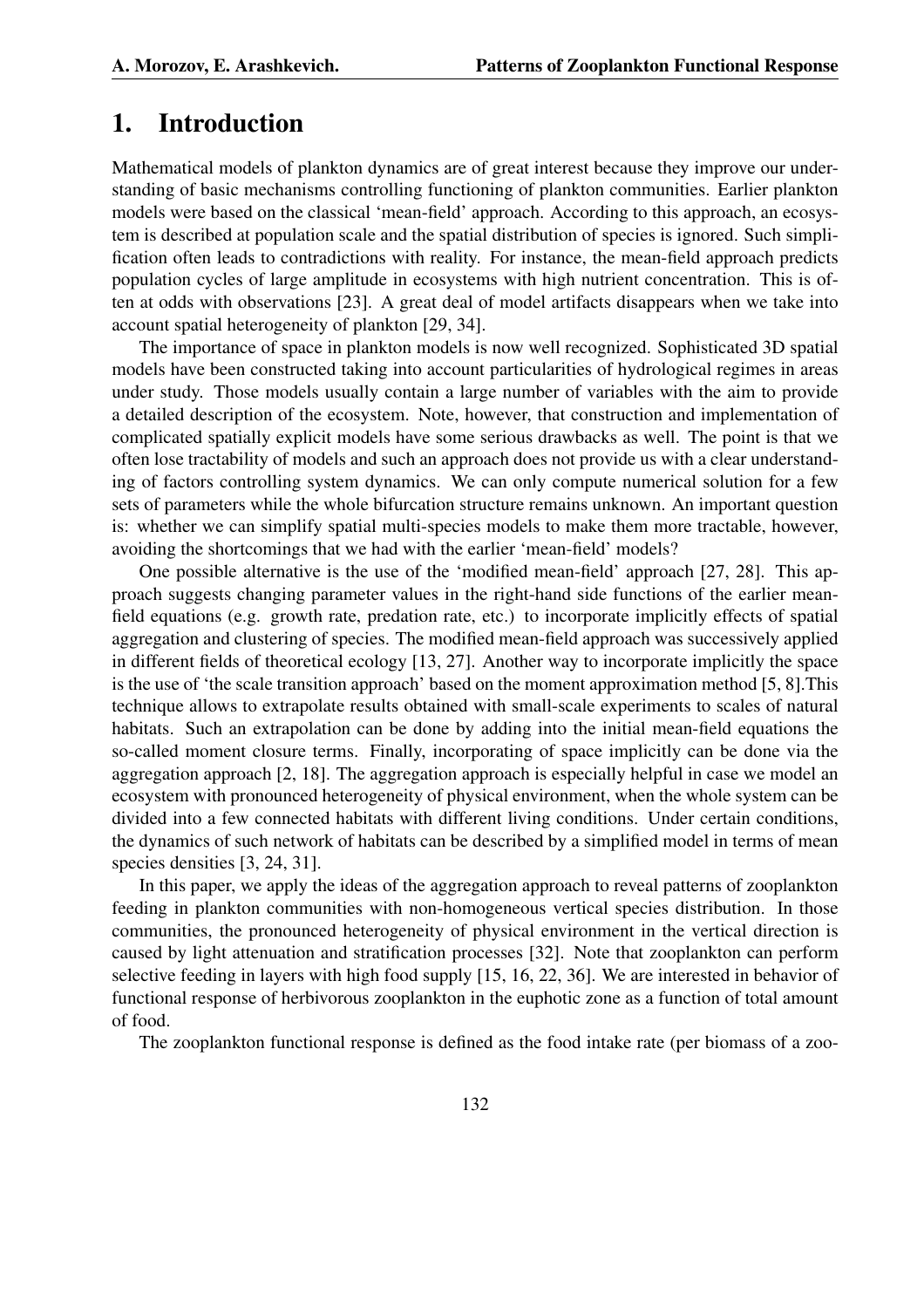plankter per unit of time) as a function of phytoplankton density P. Conventionally, patterns of zooplankton response are classified into three categories known as Holling types [12, 17]. These are: Holling type I (a direct proportionality between the intake rate and P); Holling type II (concave downward with a further saturation); Holling type III (sigmoid response). Note as well that the functional response can depend as well on the amount of zooplankton in the water column [10, 22, 30].

The choice of type of zooplankton response is of great importance for constructing plankton models [11]. It is well known that the sigmoid type enables system stability at low algal densities which is problematic with non-sigmoid types [4, 26]. Also, the use of Holling type III would decrease amplitudes of oscillations of phytoplankton-zooplankton cycles [34]. Some models (e.g. 'red tide' models) simply do not 'work' when we replace Holling type III with Holling type II or I [35].

The conventional way to determine the type of response for a given zooplankton species consists in laboratory experiments. Those experiments are usually carried out in small containers or tanks where the algal concentration is artificially varied and the rate of food consumption is measured. In most cases, Holling types I and II have been obtained for herbivorous zooplankton [19, 20]. This fact has made some researchers rather skeptical concerning the use of Holling type III in plankton modelling [6, 34].

Recently, it was shown [25] that the overall functional zooplankton response (i.e. the consumption rate of the entire zooplankton population in the water column as a function of total amount of food in real ecosystems) can exhibit a qualitatively different behavior compared to patterns observed in laboratory experiments for the same species. In particular, a sigmoid type of response for the whole population can emerge even when the response of individual zooplankters is nonsigmoid. The apparent alteration was suggested to occur because of the ability of selective feeding of zooplankton in layers with high algal density. Note that some recent experiments in plankton towers also tell us in favor of the above explanation [22].

In this paper, we suggest a simple theoretical framework explaining the observed alteration of functional response. We split the euphotic zone into a number of layers and consider the fooddependant exchange of zooplankton between the layers. Also, we take into account the light attenuation by algae of upper layers. The local feeding of zooplankton is described by non-sigmoid functions (Holling types I or II). We are interested in the shape of the overall response (obtained by averaging of local responses over the layers) as a function of total amount of food. Note that this is exactly the overall functional response which is implied in mean-field plankton models. We obtained that the overall response for the whole zooplankton population shows a qualitatively different behavior compared to that of the local response. We found that a sigmoid response can emerge in the ecosystem as a result of interplay between selective zooplankton grazing and selfshading of light by phytoplankton. The appearance of sigmoid response is facilitated with an increase of the total amount of zooplankton in the system. We discuss the conditions which are necessary to obtain an overall sigmoid response from local non-sigmoid ones according to the suggested mechanism.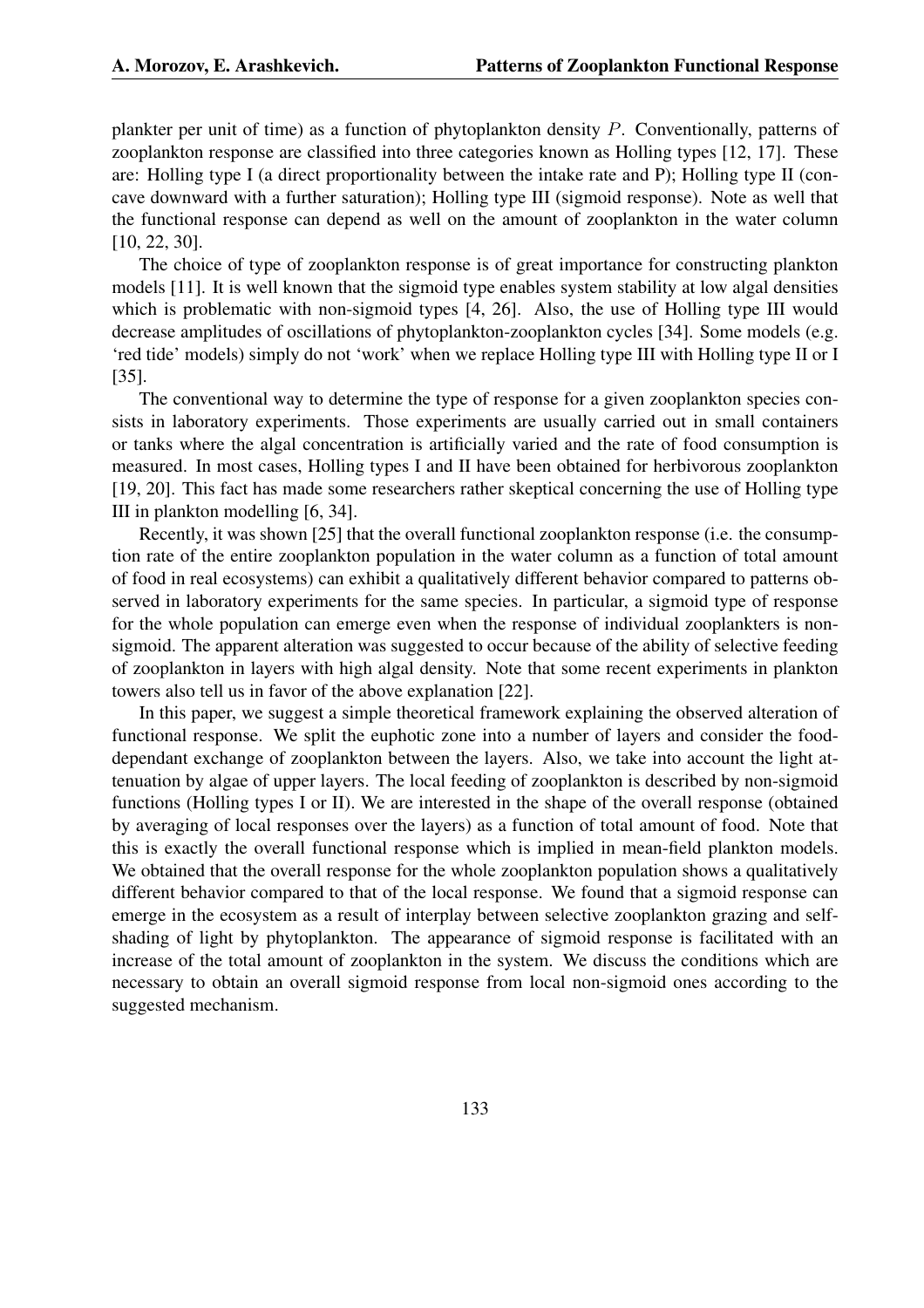#### 2. Modelling framework

We split the whole euphotic zone into a number of horizontal layers. In this paper, we consider only two layers; however, such an approach allows an extension of the model to an arbitrary number of layers. In layer i, variations of densities of zooplankton  $(Z_i)$  and phytoplankton  $(P_i)$  are described by the following ordinary differential equations:

$$
\frac{dP_i}{dt} = \tilde{r}_i P_i - f(P_i) Z_i,\tag{2.1}
$$

$$
\frac{dZ_i}{dt} = G_i(Z_i, P_i) + \Lambda_i,\tag{2.2}
$$

where  $i = 1, 2$  correspond to the upper layer and to the lower layer, respectively;  $\tilde{r}_i$  is the phytoplankton growth rate, f is the zooplankton consumption rate ('local' functional response); the term  $\Lambda_i$  describes the exchange of zooplankton between the layers due to vertical migration; the function  $G_i(Z_i, P_i)$  stands for variation in zooplankton density due to mortality and/or predation by carnivorous zooplankton, birth processes and increase of biomass due to feeding. We neglect active vertical migration of phytoplankton. For the sake of simplicity, we consider that the layers have the same width.

In this paper, we consider that the whole biomass of zooplankton and, hence the average zooplankton density, vary on a slower time scale compared to the rate of phytoplankton multiplication and the rate of exchange of zooplankton between the layers. This signifies that  $G_1(Z_1, P_1) \approx$  $G_2(Z_2, P_2) \approx 0$ . For the average zooplankton density in the water column we have:

$$
\frac{d\left(Z_1/2 + Z_2/2\right)}{dt} = 0.\tag{2.3}
$$

Thus, on the considered fast time scale, the average zooplankton density becomes a model parameter, which we denote by:  $Z_0 = (Z_1 + Z_2)/2$ . Such an assumption is based on the fact that the characteristic time scale for phytoplankton growth is approximately 0.5-1 day (see, for example, [15]. The characteristic time scale of changing of shape of vertical zooplankton profile (due to vertical displacements of zooplankters) is close to this value. Note, however, that the rate of vertical displacement of an individual zooplankter may be higher. At the same time, the characteristic time scale of zooplankton multiplication is of order of 1-2 weeks. From this point of view, our modelling framework is different from the aggregation approach applied in [24, 31], where migration rates of species were considered to be much faster than their growth rates, allowing to consider the density of all species in the system as slow variables.

To proceed further, we need to parameterize the right-hand side functions of equations (2.1- 2.2). The rate  $\Lambda_i$  of exchange of zooplankton between the layers is due to two main processes: (i) active displacement of zooplankton from a layer with poorer food conditions to the one with better food conditions (food taxis) and (ii) exchange of zooplankton between layers due to the Brownian diffusion. This can be described by:

$$
\Lambda_i = \tilde{\Lambda}_i + D(Z_j - Z_i),\tag{2.4}
$$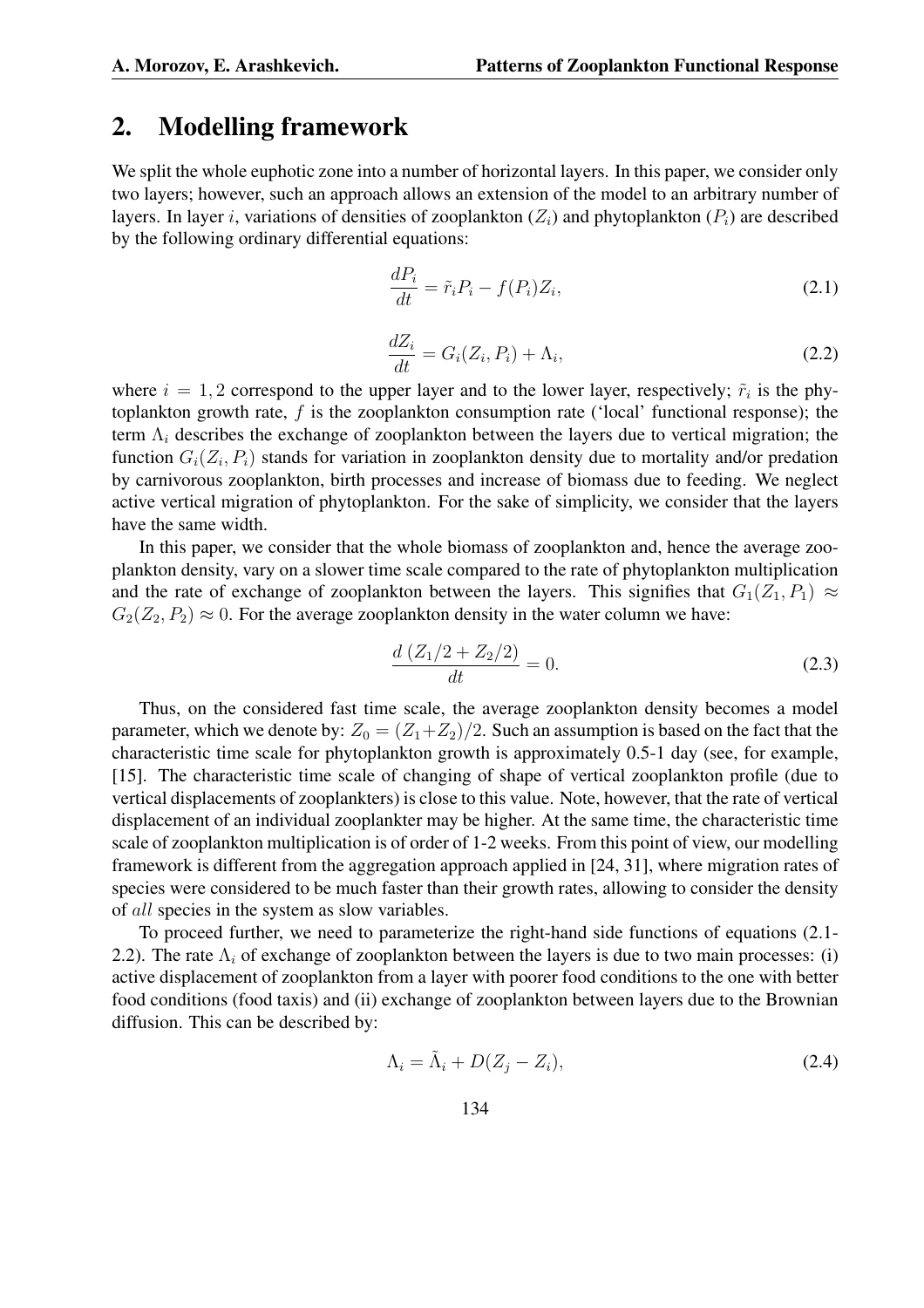where  $\tilde{\Lambda}_i$  stands for the food taxis and  $D(Z_j - Z_i)$  stands for the Brownian diffusion.

We parameterize the food taxis of zooplankton as being proportional to the difference of food concentration between the layers. This is called a density-dependent migration [2]:

$$
\tilde{\Lambda}_1 = \begin{cases}\nD_1 Z_2 (P_1 - P_2), & P_1 > P_2 \\
D_1 Z_1 (P_1 - P_2), & P_1 < P_2\n\end{cases}, \qquad \tilde{\Lambda}_2 = -\tilde{\Lambda}_1
$$
\n(2.5)

The condition  $\tilde{\Lambda}_1 = -\tilde{\Lambda}_2$  is due to the equal widths of the layers;  $D_1$  and  $D_2$  are positive coefficients. To parameterize the phytoplankton growth rate we use a logistic function, i.e.,  $\tilde{r}_i P_i = r_i P_i (1 - P_i/K)$  where K is the carrying capacity,  $r_1$  and  $r_2$  are constants. However, we take into account attenuation of growth of phytoplankton in the lower layer by the phytoplankton from the upper layer, when the abundance of  $P_1$  is high. We describe the self-shading via a standard way [15] by multiplying  $r_2$  by  $exp(-\gamma P_1)$ , i.e., we suggest that the light attenuation coefficient is proportional to phytoplankton density. We arrive at the following system of four ordinary differential equations for the plankton densities in the upper layer 1 and the lower layer 2:

$$
\frac{dP_1}{dt} = r_1 P_1 \left( 1 - P_1 / K \right) - f(P_1) Z_1,\tag{2.6}
$$

$$
\frac{dZ_1}{dt} = \tilde{\Lambda}_1 + D(Z_2 - Z_1),\tag{2.7}
$$

$$
\frac{dP_2}{dt} = exp(-\gamma P_1)r_2P_2\left(1 - P_2/K\right) - f(P_2)Z_2,\tag{2.8}
$$

$$
\frac{dZ_1}{dt} = -\tilde{\Lambda}_1 + D(Z_1 - Z_2),\tag{2.9}
$$

where  $\tilde{\Lambda}_1$  is given by (2.5). In this paper, we consider two different parameterizations of local response f:

$$
f(P_i) = \alpha P_i \tag{2.10}
$$

$$
f(P_i) = \frac{\alpha P_i}{1 + \beta P_i} \tag{2.11}
$$

These are Holling type I and Holling type II functional responses, respectively [12, 17]. In this paper, we are interested in the behaviour of the overall functional response of zooplankton which is obtained by averaging the local responses over the whole water column:

$$
F = \frac{f(P_1)Z_1 + f(P_2)Z_2}{Z_1 + Z_2} \tag{2.12}
$$

This value is to be plotted versus the space average density of phytoplankton, i.e., versus  $P =$  $(P_1 + P_2)/2$ .

The use of (2.12) needs some comments. First of all, this expression might be non-constant in case  $P_i(t)$  and  $Z_i(t)$  oscillate. However, this difficulty can be easily settled. In case of oscillations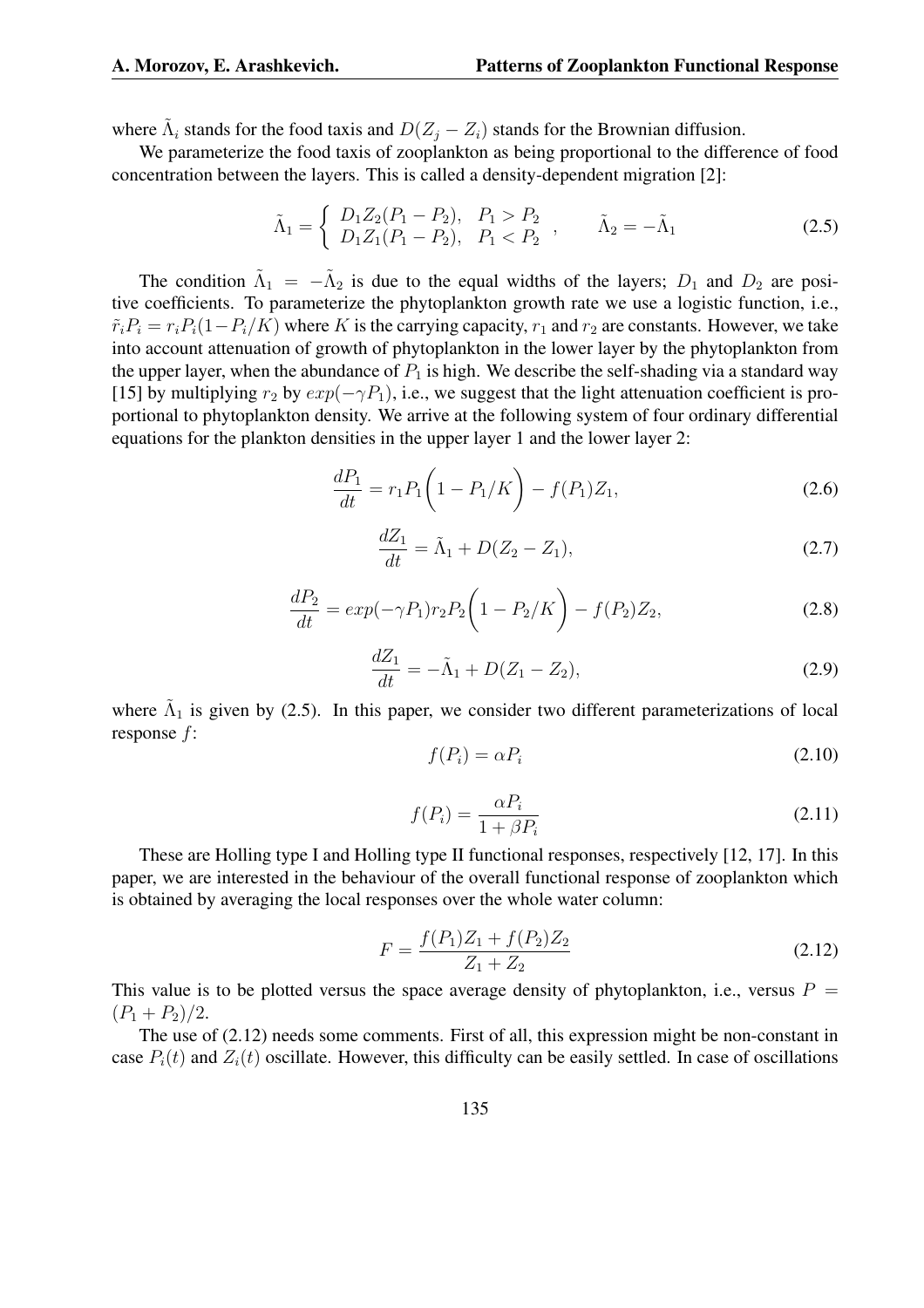(periodic or chaotic), the overall functional response should be understood as the time average  $\lt$  $F >$  over the system trajectories. This value is to be plotted versus the time average  $\langle P \rangle$ . For the sake of convenience, we omit the symbols  $\langle \rangle$  further on. Second, the overall functional response  $F$  might not be a function of the average phytoplankton density  $P$  in a strict mathematical sense, since the same value of P might correspond to different sets of  $(P_1, P_2)$ . We call this phenomenon a multiple functional response. The possibility of a multiple functional response is one of serious drawbacks of mean-field modelling. We shall address this issue in more details in Discussion section. Here, by agreement, we plot all values of consumption rate  $F$  for a given  $P$  that we obtain in the model.

Finally, to reveal the dependence of F on P, we need a certain continuous range of P, since for any fixed set of model parameters we may obtain only finite set of  $P$ , corresponding to different system attractors. For example, if the system has only one stationary state (or limit cycle), we have, obviously, only a single value of  $P$  which tells nothing about the behaviour of  $F$ . To obtain a continuous range of P, we vary model parameters. We assume that the parameters describing local feeding of zooplankton and zooplankton migration behaviour remain constant and we change only the parameters describing the rate of phytoplankton multiplication. We apply the following algorithm. We fix the average zooplankton density and plot  $F$  versus  $P$  by progressively increasing  $r_i$ . To reveal the dependence of the overall functional response on the total amount zooplankton in the system, we repeat the same procedure for different  $Z_0$ . Conceptually, this algorithm is close to the one applied by [1]. Note also that implementation of such a technique will allow us to model the scenario typically observed in practice when the growth rate of phytoplankton increases (or decreases) mostly due to changes in sun luminosity or temperature. As a result, a phytoplankton bloom can be triggered depending on functional type of functional response of zooplankton [35].

We use  $\mu g C l^{-1}$  as units of phyto- and zooplankton densities. We consider the system parameters to vary within the following ranges:  $0.05 < r_i < 2$  1/day [7];  $25 < K < 100 \mu g C l^{-1}$ [9]; 0.01 <  $\alpha$  < 0.2 1/( $\mu$ g C l<sup>-1</sup> day); 0.005 <  $\beta$  < 0.1 1/ $\mu$ g C l<sup>-1</sup> [14, 33]. The attenuation constant can be estimated from [16]. We consider, approximately, that the total depth of the water column is 75-100 m. This gives us an estimate for :  $0.05 < \gamma < 1$  1/( $\mu$ g C l<sup>-1</sup>). Estimating the values of D and  $D_1$  is a quite complicated issue. In this paper, we consider  $0.25 < D_1 < 2$  1/day and  $0.5 < D < 5$  1/( $\mu$ g C l<sup>-1</sup> day). This allows us to obtain biologically reasonable values of P and  $Z$  with the other parameters varying within the indicated ranges. Overall, we emphasize that here we are interested in the qualitative behavior of the system and the exact values of parameters are not of first importance.

### 3. Results

First, we consider the situation when the local functional response of zooplankton is given by the linear function (2.10). For the sake simplicity, we focus mainly on the case when  $r_1 = r_2 = r$ , i.e. the attenuation of algal growth in the lower layer is mostly due to the light shading by the phytoplankton of the upper layer. However, we shall briefly discuss the case when  $r_1 > r_2$  as well.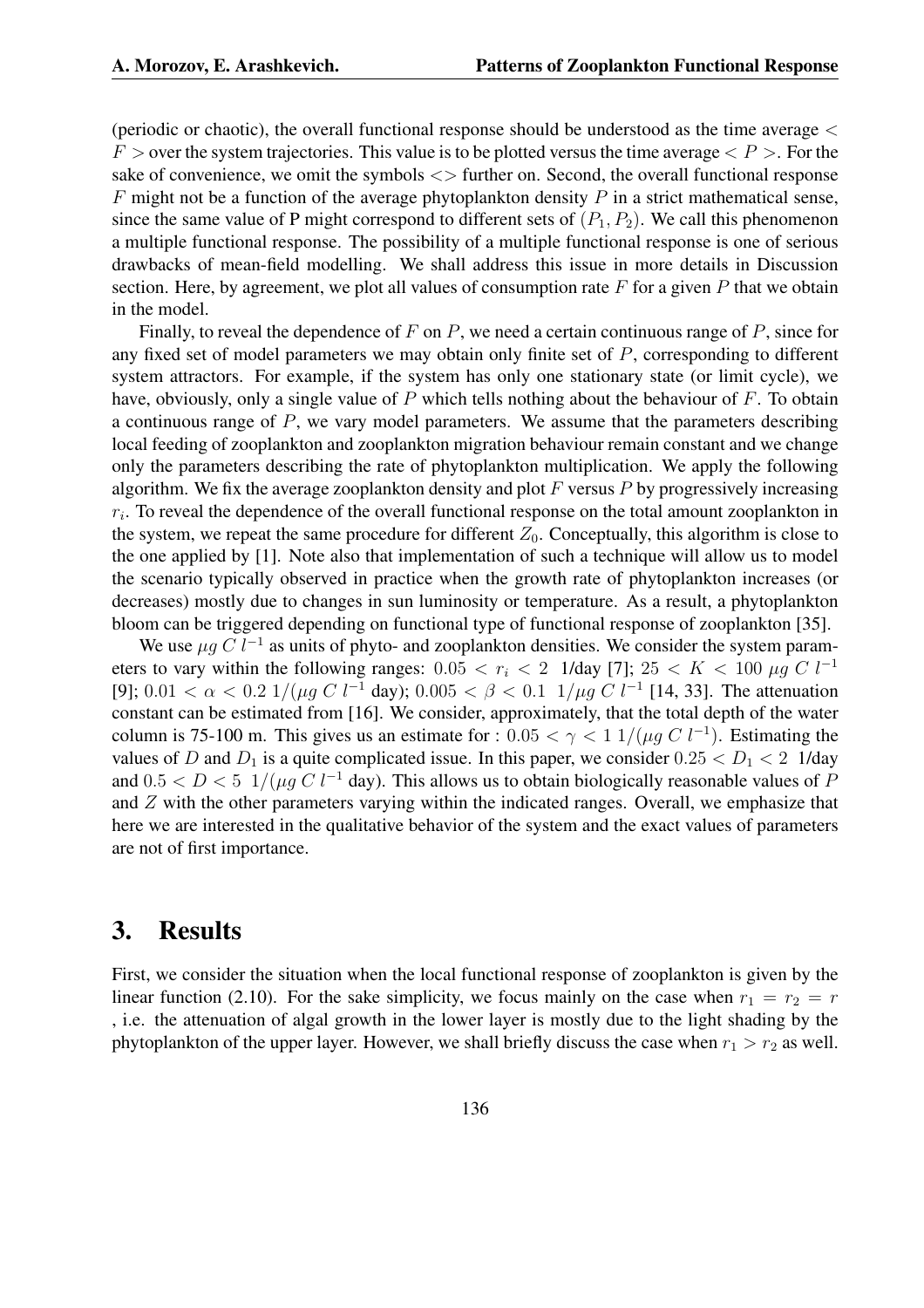In Appendix, we analyze the stationary states of model (2.6-2.9) with (2.10) and  $r_1 = r_2$ . It is shown that the phytoplankton cannot persist in the system if its growth rate is less than  $r = \alpha Z_0$ . Thus we increase the value of r starting from  $\alpha Z_0$ . Note that for any fixed r, the system has only one attractor. This is either a stable stationary state or a limit stable cycle.

The behavior of the overall functional response  $F$  depends on the total amount of zooplankton in the system which is characterized by  $Z_0$ . Fig. 1 shows F constructed for different  $Z_0$ . The figure is obtained by numerical integration of (2.6-2.9) over large periods of time ( $T > 100$  days). We also plot the proportions of phyto- and zooplankton dwelling in the upper layer, i.e., the quantities  $\eta_P = (P_1 + P_2)/2$  and  $\eta_Z = (Z_1 + Z_2)/2$ . By solid line we show the functional response  $(\alpha P)$ that we would have for a fully homogeneous system  $(P_1 = P_2; Z_1 = Z_2)$  for the same average phytoplankton densities.

Typical behavior of  $F(P)$  for small  $Z_0$  is represented in Fig.1a ( $Z_0 = 0.2 \mu g C l^{-1}$ ). At low phytoplankton density (i.e. for  $r \approx \alpha Z_0$ ), the overall functional response is linear and close to  $\alpha P$ . This is due to the fact that the plankton is equally distributed between the layers. At high phytoplankton densities, the response becomes close to a linear one again. This is due the fact that almost all plankton is concentrated in the upper layer ( $\eta_P \approx \eta_Z \approx 1$ ). However, the slope of F is now twice of that what we have at low P. This can be easily seen from:

$$
F = \frac{\alpha P_1 Z_1 + \alpha P_2 Z_2}{Z_1 + Z_2} \approx \alpha P_1 \approx 2\alpha P \tag{3.1}
$$

The increase of the slope from  $\alpha$  to  $2\alpha$  signifies that there exists a range of P such that the response of the whole system increases more rapidly than linearly. Note that theoretical studies would predict enhancing of stability of an ecosystem with a functional response having such a property [4, 26].

For a larger amount of zooplankton in the system, the behavior of functional response becomes sigmoid (see Fig.1b,  $Z_0 = 3 \mu g C l^{-1}$ ). At low P, the response is close to the linear one; however, for larger P,  $F(P)$  exhibits a concave upward behaviour. After passing the inflection point,  $F(P)$ becomes concave downward and approaches  $2\alpha P$ . Thus, accumulation and feeding of zooplankton in the layer with higher phytoplankton density would result in the emergence of a Holling type III response for non-sigmoid local responses.

For a further increase of  $Z_0$ , another interesting phenomenon takes place (Fig.1c,  $Z_0 = 5 \mu g C l^{-1}$ and Fig.1d,  $Z_0 = 10 \mu g C l^{-1}$ ). Within a certain range of P, the same average phytoplankton density corresponds to three different consumption rates (i.e. we have a multiple functional response). For higher P, the overall functional response becomes again a function of  $P$  and can be approximated by  $2\alpha P$ . Here the multiple functional responses are not related to a hysteresis behavior (e.g. the existence of multiple stationary states), since for any fixed  $r$ , the system is characterized by a unique set  $(P_1, P_2)$ (see Appendix). We will call the range of P corresponding to multi-functional response the S-shaped region.

The appearance of the S-shaped region can be explained as follows. With an increase in  $r$ , the proportion of phytoplankton in the lower layer decreases due to inhibition by  $P_1$ . After the density  $P_1$  attains some critical range, the growth of phytoplankton in the lower layer becomes severely depressed and  $P_2$  exhibits a sharp decline. As a result, the average density of phytoplankton in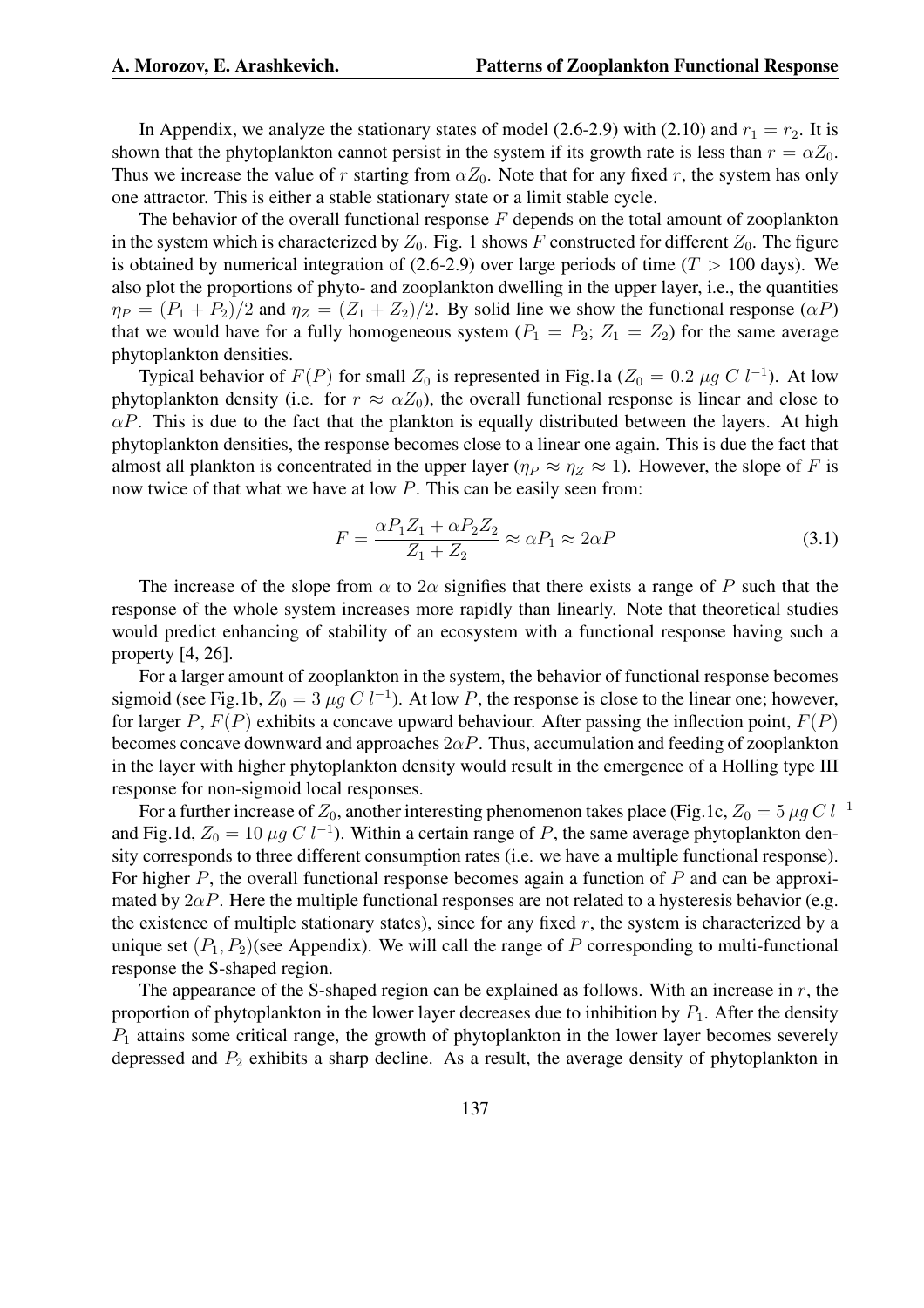

Figure 1: The overall functional response  $F(1/\text{day})$  constructed for different total amounts for zooplankton  $Z_0$  in the system. The local functional responses are linear; the phytoplankton growth rates are equal:  $r_1 = r_2$ . The functions  $\eta_P$  and  $\eta_Z$  represent relative proportion of phytoplankton and zooplankton in the upper layer. The model parameters are the following:  $\alpha = 0.05$  1/( $\mu$ g C l<sup>-1</sup> day);  $K = 50 \ \mu g \ C \ l^{-1}$ ;  $\gamma = 0.4 \ 1/(\mu g \ C \ l^{-1})$ ;  $D_1 = 0.5 \ 1/\text{day}$ ;  $D = 2 \ 1/(\mu C \ l^{-1} \text{ day})$ . (a)  $Z_0 = 0.2 \ \mu g \ C \ l^{-1}$ ; (b)  $Z_0 = 3 \ \mu g \ C \ l^{-1}$ ; (c)  $Z_0 = 5 \ \mu g \ C \ l^{-1}$ ; (d)  $Z_0 = 10 \ \mu g \ C \ l^{-1}$ ; (e)  $Z_0 = 20 \mu g C l^{-1}$ . Solid line shows the functional response ( $\alpha P$ ) which would take place in the homogeneous system.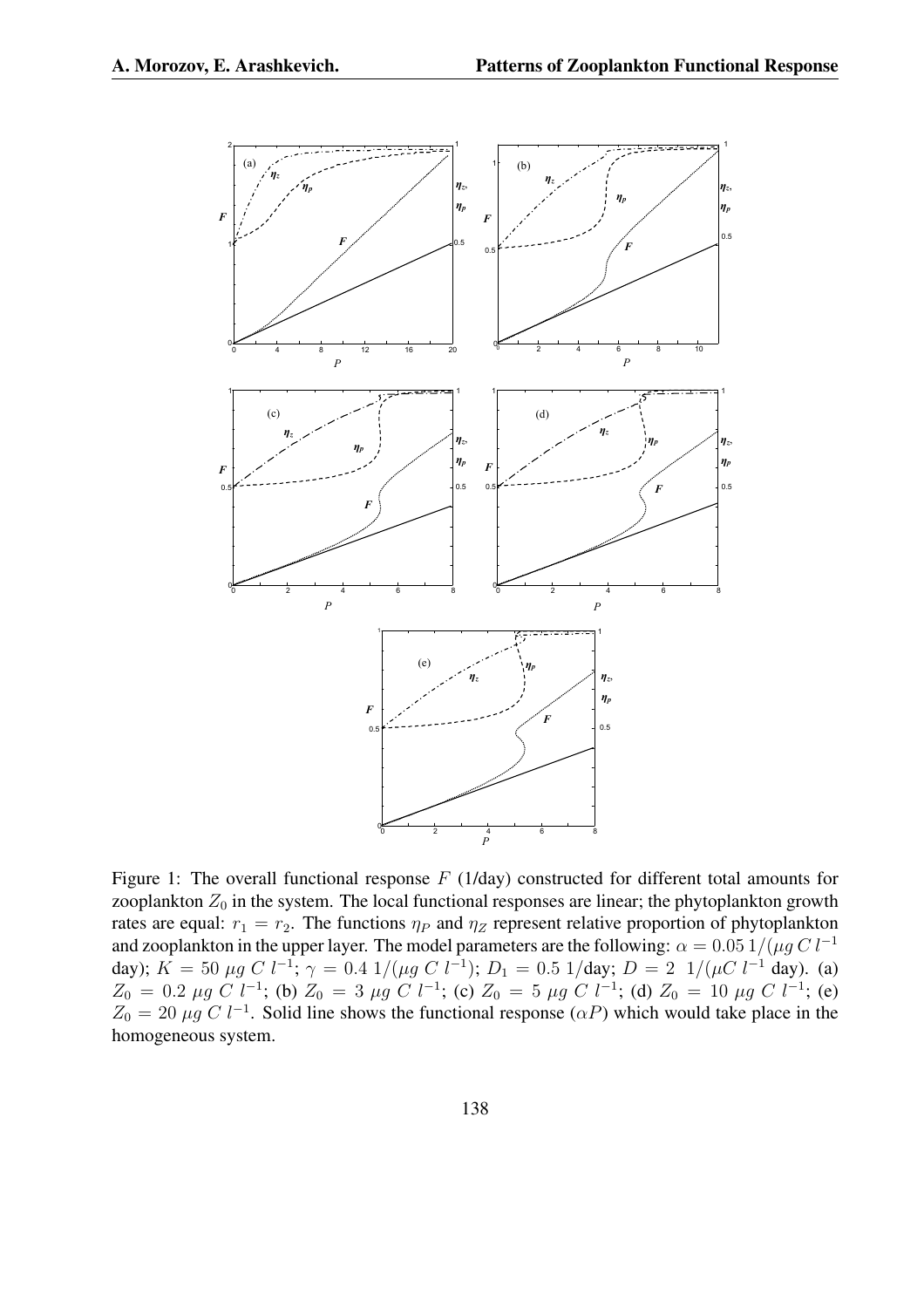the whole water column becomes smaller. With a further increase of  $r$ , the value of continues to increase and this increase compensates the loss of phytoplankton in the lower layer and the average density of phytoplankton increases again. This increase is monotone until  $P_1 = K$ . The location of the S-shaped region can be characterized by the point  $P_0$  which is defined by:

$$
P_0 = \frac{P_{max} + P_{min}}{2} \tag{3.2}
$$

where  $P_{max}$  and  $P_{min}$  are the local maximum and minimum of P when we consider P as a function of F in the S-shaped region. A further increase in  $Z_0$  does not lead to any qualitative change in behavior of functional response (Fig.1e,  $Z_0 = 20 \mu g C l^{-1}$ ). Note that possibility of multiple functional responses is one of drawbacks of models with implicit space and we discuss possible solution of this problem in Section 4.



Figure 2: The overall functional response  $F$  obtained for different amount of zooplankton (see fig.1). With an increase in  $Z_0$ , F approaches the curve represented by a solid line.

To understand better how the total amount of zooplankton affects the overall response, we plot  $F(P)$  in the same graph for different  $Z_0$  (see Fig.2). We show the local functional response as well. One can see that the strength of overall response depends on  $Z_0$ ; however, pronounced alteration of the shape of F is observed only for small  $Z_0$ . For large  $Z_0$ , the shape of F becomes independent of total amount of zooplankton and approaches the curve which is shown by a solid line. The functional response depends only on food density. Note that transformation of the functional response with increasing of predator density in  $(2.6-2.9)$  has a different underlying mechanism compared to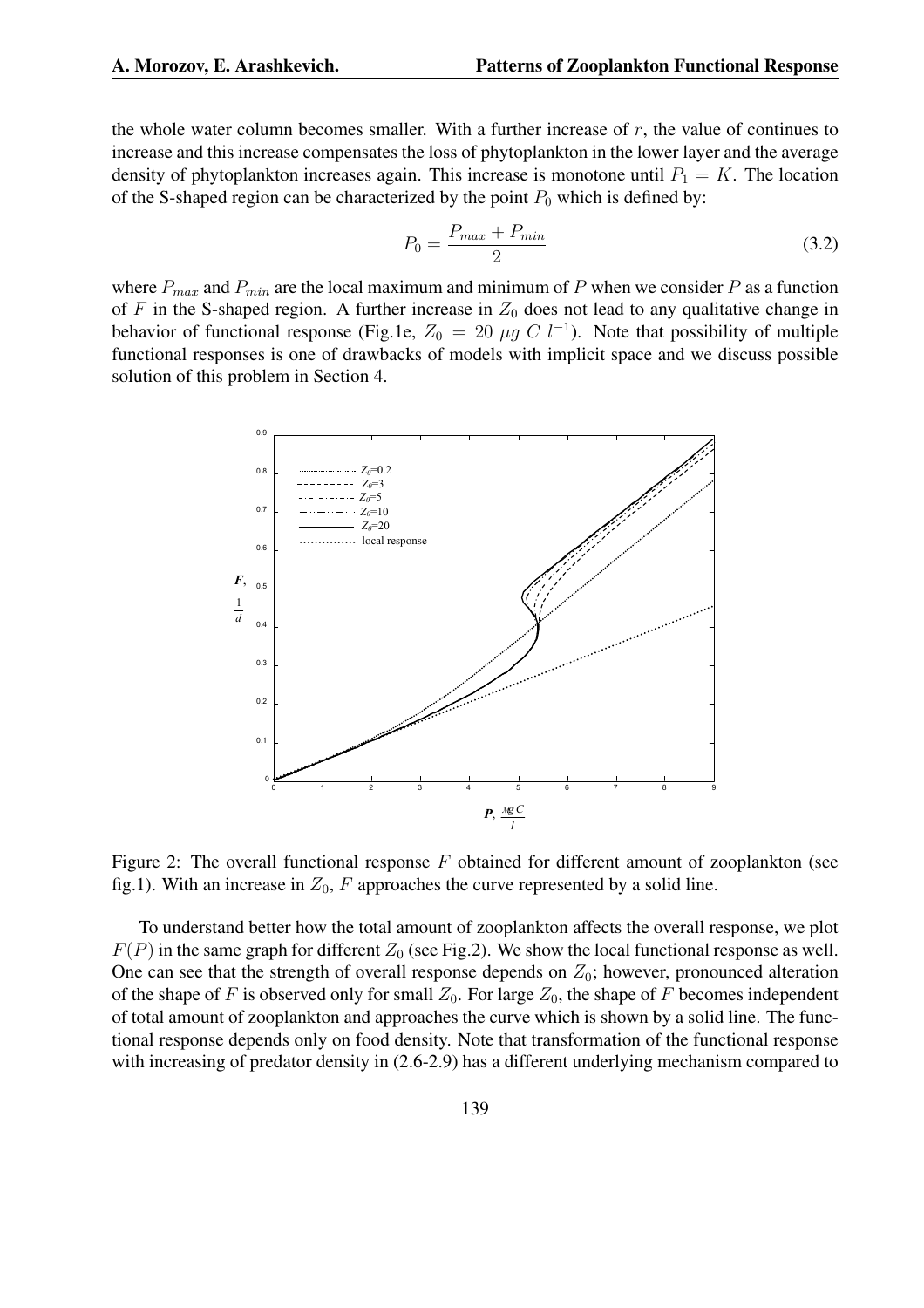

Figure 3: The overall functional response  $F$  constructed in the case when local functional responses are linear and different phytoplankton growth rates  $r_1 = \omega r_2$ ,  $\omega = 0.5$ ;  $\eta_P$  and  $\eta_Z$ represent the relative proportions of phytoplankton and zooplankton in the upper layer. Here  $Z_0 = 10 \mu g C l^{-1}$ ; the other model parameters are the same as in fig.1.

a direct interference of predators reported in ecological literature (see Discussion). The behavior of  $F(P)$  shown in fig.1,2 remains qualitatively the same for others sets of the system parameters.

Let us consider briefly a more realistic situation when the algal growth in the lower layer is inferior to that of the upper layer at small  $P$  (due to a strong absorption of light by the water), i.e., we consider that  $r_2 = \omega r_1$ , where  $\omega < 1$ . The behavior of F becomes more complicated. For instance, there can be more than one intervals of  $P$  with concave downward  $F$ . The new interval with concave downward behavior is observed in the vicinity of the origin and for narrow parameter range. A detailed bifurcation diagram should be constructed somewhere else. We should say that the basic results obtained for remain. Fig. 3(constructed numerically) shows the functional response plotted for  $r_2 = 0.5r_1$ ,  $Z_0 = 10 \mu g C l^{-1}$ . The persistence of phytoplankton in the system becomes possible for  $r_1 > \alpha Z_0$ . At very low P, the overall functional response is given by  $2\alpha P$ . This is due to the fact that phytoplankton in the lower layer cannot persist; hence the whole consumption takes place only in the upper layer. With an increase in  $r_1$ , the growth of  $P_1$  becomes possible,  $\eta_P$  deviates from 1. The light attenuation by  $P_1$  is not yet large enough to depress the growth of  $P_2$ . The relative proportions of plankton in both layers are close to each other. The overall response can be approximated by  $\alpha P$ . With an increase in P, the overall response shows a sigmoid behavior which is similar to the one obtained for  $r_2 = r_1$ . Finally, the response approaches again  $2\alpha P$ , i.e. the same slope as at small P. Note that the position of S-shaped region becomes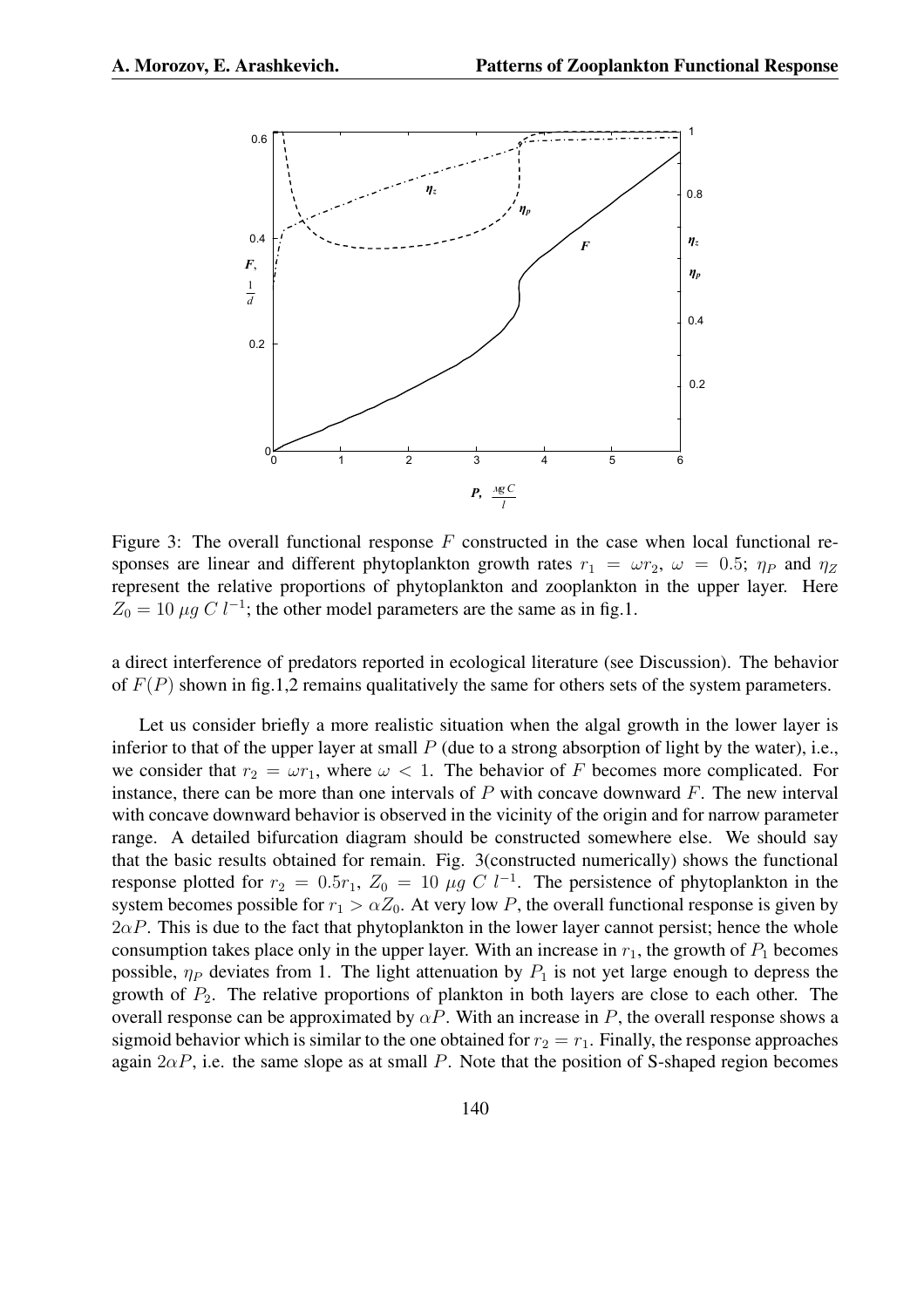shifted towards the origin. This fact can be easily understood since the amount of  $P_1$ , which is necessary to cause a decline of the growth of  $P_2$ , is now smaller because  $r_2 < r_1$ .

An important question is how the above results will change when the local functional response f is non-linear. Here we considered the situation when f is of Holling type II parameterized by function (2.11), which is most often used in plankton literature for parametrization of this functional type. We should say that the bifurcation structure of the model in case of hyperbolic local response becomes much more complicated and a detailed investigation should be done somewhere else. For example, we found that an alternation of concave downward and concave upward behavior can take place several times. Here we provide a brief insight into the influence of saturation of local response on patterns of the overall response.

It is convenient to use the value of  $P_0$  (which characterizes the position of the S-region for the model with linear local response) for predicting the behavior of the system with the hyperbolic local response. For  $P_0 \ll 1/\beta$ , (i.e. the half-saturation of local response occurs at algal densities much higher than  $P_0$ ) the emergence of a sigmoid response is possible (see fig.4a,  $\beta = 0.02 \mu g C l^{-1}$ ). Note that the overall response for large P becomes of Holling type II. In case  $P_0 \approx 1/\beta$ , the saturation of local response starts playing an important role (see fig.4b,  $\beta = 0.1 \mu g C l^{-1}$ ). Numerical analysis shows that there exists a small S-shape region as well as some ranges of P where the functional response is concave downwards. However, the conclusion that the overall response should be described by a sigmoid function in this case would be rather questionable. Note that in both cases in fig.4, the rate of overall consumption of phytoplankton by zooplankton is higher than in the case of homogeneous vertical distribution (shown by a solid line). Finally, for  $P_0 \gg 1/\beta$ , the overall functional response becomes close to the local one (2.11) due to saturation effects and no sigmoid response is possible. Thus, an important condition for emergence of sigmoid response in model (2.6-2.9) is  $P_0 \ll 1/\beta$ , where  $P_0$  is defined by (3.2).

#### 4. Discussion

Construction of plankton models requires a rather careful choice of parametrization of zooplankton functional response. Recent observations show that the heterogeneity of vertical distribution of plankton as well as active displacement of zooplankters can alter patterns of zooplankton feeding [22, 25]. In this paper, we suggest a simple modelling framework to explain the observed alterations. Another important aspect of the study is the necessity of understanding what kind of patterns of overall response we would find in a plankton community for a given local functional response and a given migration strategy of zooplankton. This would be of importance for constructing mean-field models.

The model shows a surprising discrepancy between the behaviour of overall response in a vertically distributed plankton community and in the community where the organisms are well mixed. In particular, we demonstrate that a sigmoid functional response can emerge in case when the local responses are non-sigmoid. This observation is of practical interest because the sigmoid functional response would enhance stability of the ecosystem [4, 26]. Note that alteration of shape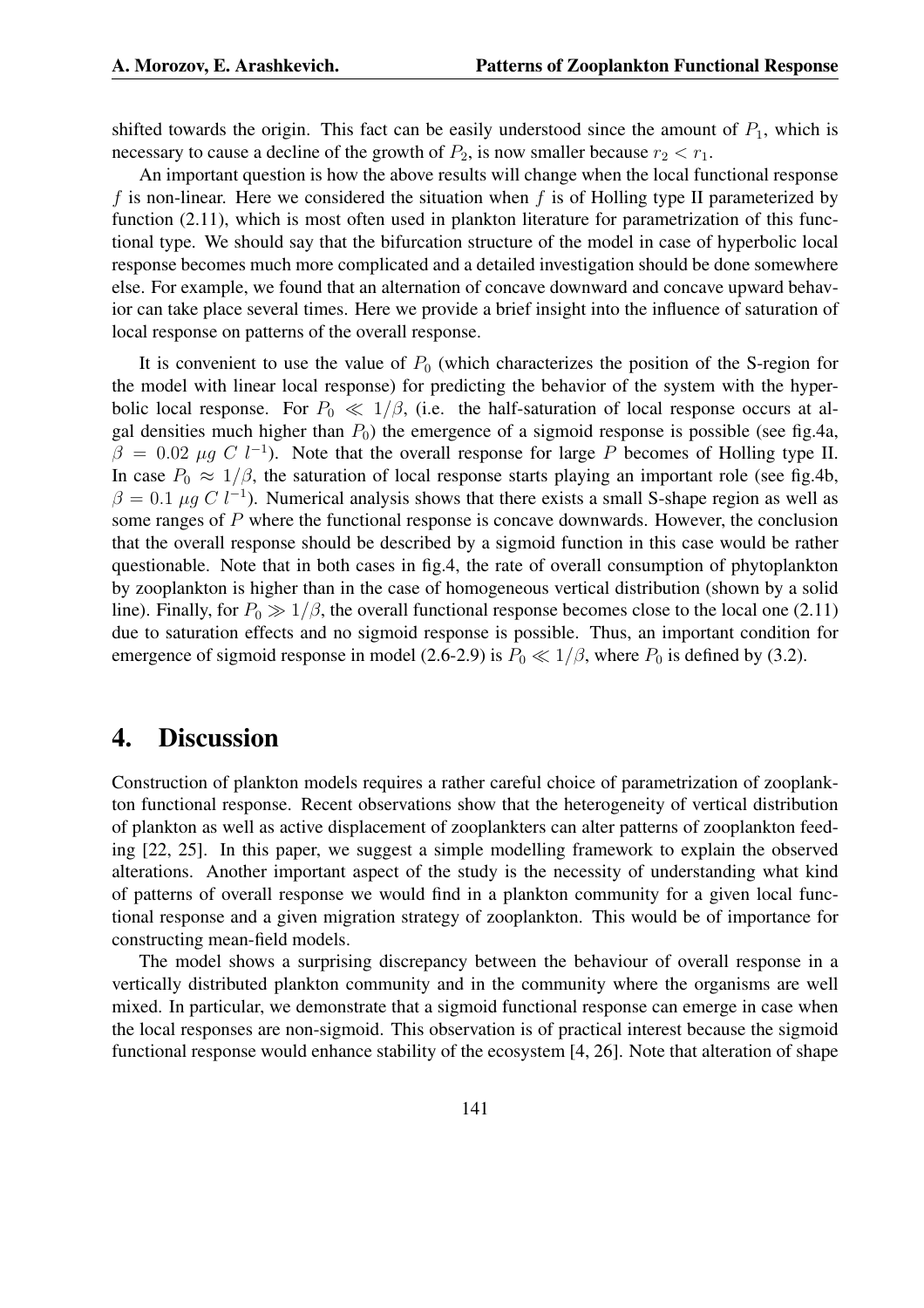

Figure 4: The overall functional response  $F$  in case when local functional responses are of Holling type II. The functions  $\eta_P$  and  $\eta_Z$  represent the relative proportions of phytoplankton and zooplankton in the upper layer. (a) The half-saturation density is low:  $1/\beta \gg P_0$  ( $\beta = 0.02$  1/ $\mu$ g C l<sup>-1</sup>); (b) the half-saturation density is high:  $1/\beta \cong P_0$  ( $\beta = 0.1 \pm 1/\mu g \, C \, l^{-1}$ ), where  $P_0$  is defined by (3.2). Here  $r_1 = r_2$ ;  $Z_0 = 10 \mu g C l^{-1}$ , the other model parameters are the same as in fig.1. In both cases the solid line shows the functional response (2.11) which would take place in the homogeneous system.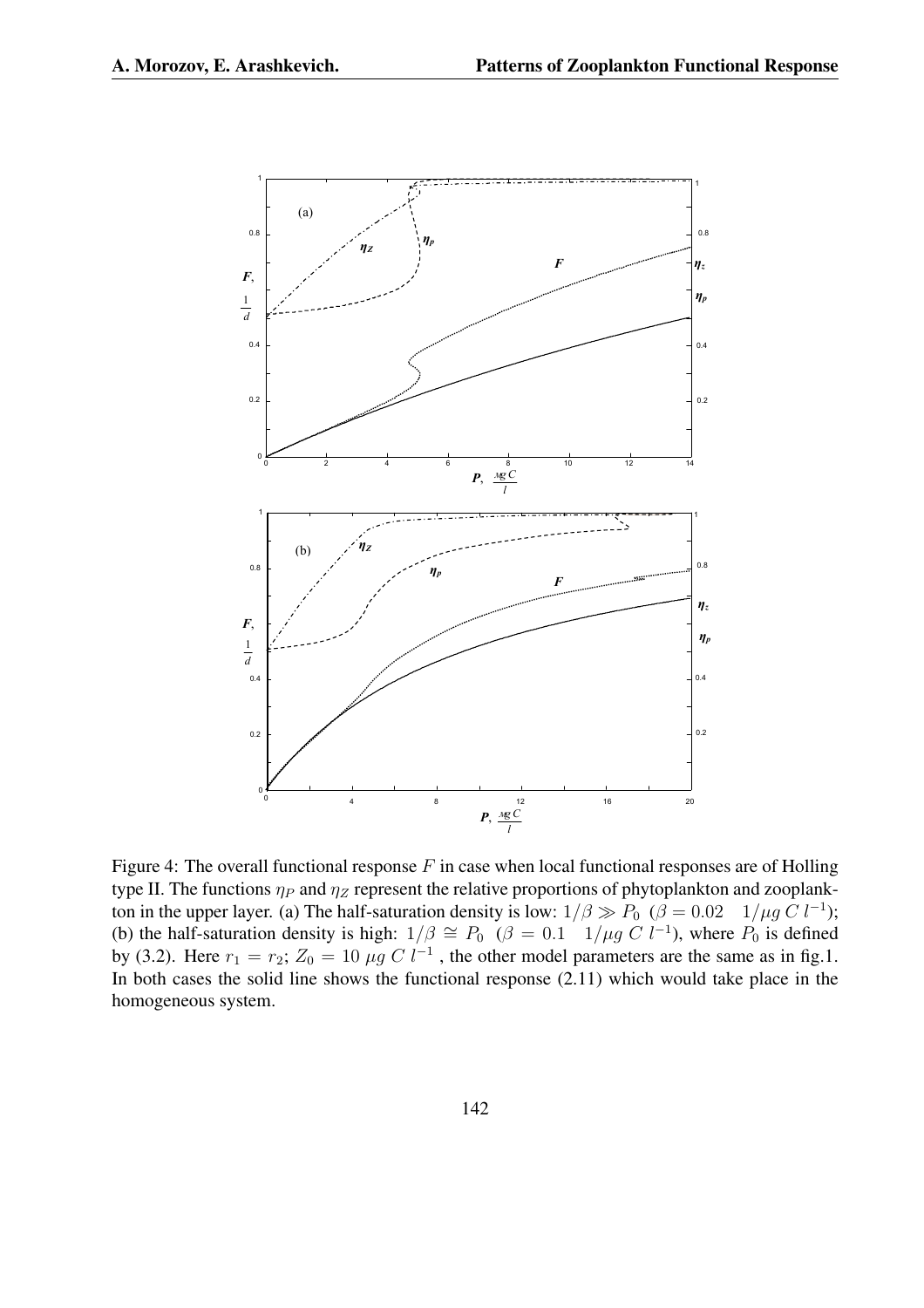functional response, while going from a small laboratory scale to scales of the whole habitat, has been reported for some other ecosystems [7, 37]. An important particularity of our study is that such an alteration modifies not only the parameters but also the *type* of response.

Our results seem to be of importance, since a large number of real communities are characterized by a pronounced vertical heterogeneity and active vertical movement of zooplankton. A fundamental issue is whether the conventional method of parametrization of functional response is correct. In other words, a direct incorporation of a response obtained in laboratory experiments into mean-field modelling can be erroneous. In particular, the fact that non-sigmoid types are reported in experiments for most herbivorous zooplankton species [6, 20] does not signify automatically that we shall not observe a Holling III for those species in real ecosystems.

We found that the emergence of Holling type III in a system with local responses of Holling type I and II requires the following conditions: (i) heterogeneity of spatial distribution of food which becomes more and more pronounced as the total amount of food increases; (ii) active displacement (migration) of zooplankton and its selective feeding in layer(s) with high food density. The light attenuation is one of key feature of the suggested mechanism because it enhances the gradient of food distribution while the total amount of food is increasing. As a result, the proportion of zooplankton migrating to layers with better food conditions will increase with an increase of total amount of food. We should note also that to have a pronounced sigmoid response, the total amount of zooplankton in the system should be sufficiently high (cf. fig.2). Finally, fast saturation of local functional responses can impede the emergence of sigmoid response (see fig.4).

The sigmoid functional response in our model has different underlying mechanism compared to the one reported earlier in ecological literature. The point is that, conventionally, the concave upward part of Holling III response was suggested to occur at low food density. This is due to alteration of hunting behavior of zooplankton and/or switching to another food source when the main source becomes depleted [12] and the references therein). In our model, the functional response at low food density is linear (provided the local responses are of Holling type I or II). This is due to homogeneous spatial distribution of food. The concave upward part emerges at intermediate food density as a result of displacement of zooplankton to layers with higher food density and not due to altering in hunting behavior. The inflection point of  $F$  in (2.6-2.9) is a consequence of alteration of functioning of the whole ecosystem, when the interplay between the grazing of zooplankton and the light attenuation leads to an abrupt decline of phytoplankton in the lower layer and almost all zooplankton becomes concentrated in the upper layer.

The overall functional response in (2.6-2.9) can be described as a function of average density of phytoplankton  $P$ ; however, the model predicts also the existence of 'multiple functional responses' when the same P corresponds to different consumption rates  $F$ . This should not be considered as a model artifact. Indeed, field observations often show that ecosystems with close values of total biomass of phytoplankton exhibit rather different vertical distributions. As a result, the total consumption rates in those systems would show a pronounced difference. Note the possibility of such a situation is one of major difficulties of implementation of the mean-field approach. However, in case when the multiple functional response arises only within a small range of phytoplankton density (see fig.1), it is possible to settle the mentioned problem. We can construct an overall functional response  $\tilde{F}(P)$  which is close to F (different criteria of closeness can be chosen) but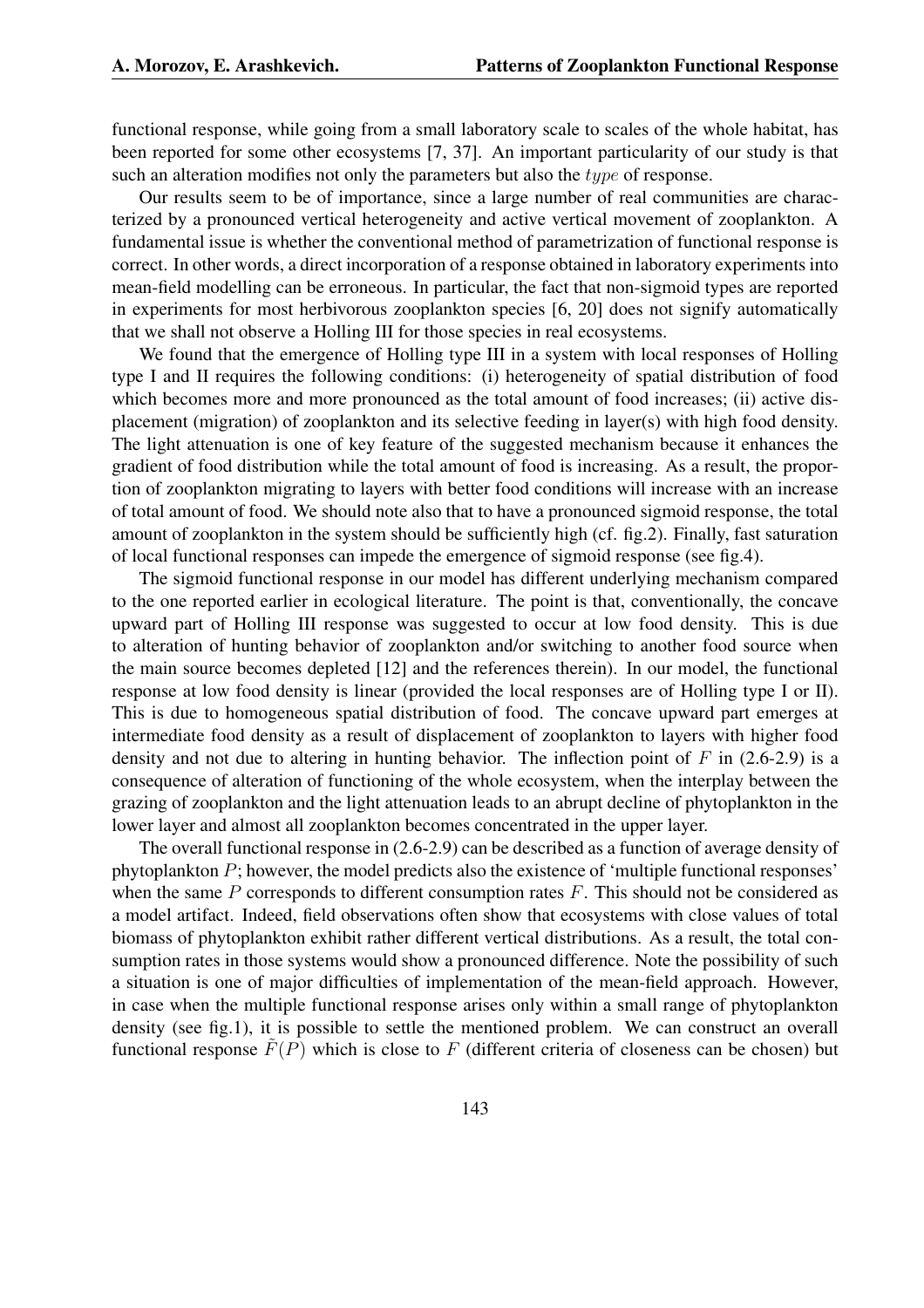which would be a unique function of P. Further, the function  $\tilde{F}(P)$  can be used to describe the functional response in a mean-field model approximating the initial multi-layer system. Note that the construction of  $F(P)$  close to the non-unique function F should be a matter of a separated paper. Here, our main concern was demonstrating scenarios of alteration of functional response emerging in the system.

The model predicts that the overall functional response would depend on the total amount of predator in the system (see fig.2). Such kind of dependence is a topic of debates in ecological literature with different mechanisms suggested. In plankton models, the predator dependence can emerge as intratrophic predation [30]. Another important mechanism is the direct competition between zooplankton species. It is known that some species release chemicals to reduce the consumption rate of algae by their competitors [10]. Our model explains the predator-dependence in a different way. With an increase of the total amount of zooplankton, the spatial distribution of food becomes more heterogeneous due to intensive grazing. This results in a more effective selective feeding of zooplankton in layers with high food density. Note also that the dependence of  $F$  on  $Z_0$ (see Fig.2) is rather different compared to the well known patterns in the literature. In particular, the functional response in model (2.6-2.9) becomes independent of P at high values of  $Z_0$ .

Our study leave some questions open. An important issue is a possible influence of diel vertical migration of zooplankton on the patterns of feeding. It is well known that some zooplankton species stay in the upper layer and graze on phytoplankton only at night and descend during daytime into deep layers with poor food [21, 36]. This might require a different modelling approach by considering daily-based forcing of the system. Another important issue is an active vertical displacement of some phytoplankton by modifying their buoyancy [32]. Thus, high percentage of phytoplankton in the upper layer, as a result of an increase in  $P$ , can occur due to ascending of algae from deeper layers and not because of high mortality of algae of deep layers. Finally, it is important to take into account the non-heterogeneous vertical distribution of limiting nutrients in the euphotic zone. Due to consumption of nutrients by algae, the upper layer becomes more depleted in nutrients than the lower one and the maximum of phytoplankton growth rate can occur in the lower layer. Definitely, the influence of the above factors on the overall functional response should be investigated. However, we should say also that the model may lose its tractability in this case.

Finally, we would like to emphasize that a very little attention has been paid so far in the literature to reveal patterns of zooplankton response in real ecosystems. This is rather in contrast with a huge amount of laboratory studies on the experimental feeding of zooplankton. Thus, one objectives of this paper is to urge plankton researchers to fill the gap between the extensive research in the field of experimental feeding in tanks and the scares results on feeding patterns in reality.

### Appendix

Here we analyze the stationary states of system (2.6-2.9) with local functional response given by (2.10). We consider the case  $r_1 = r_2 = r$ .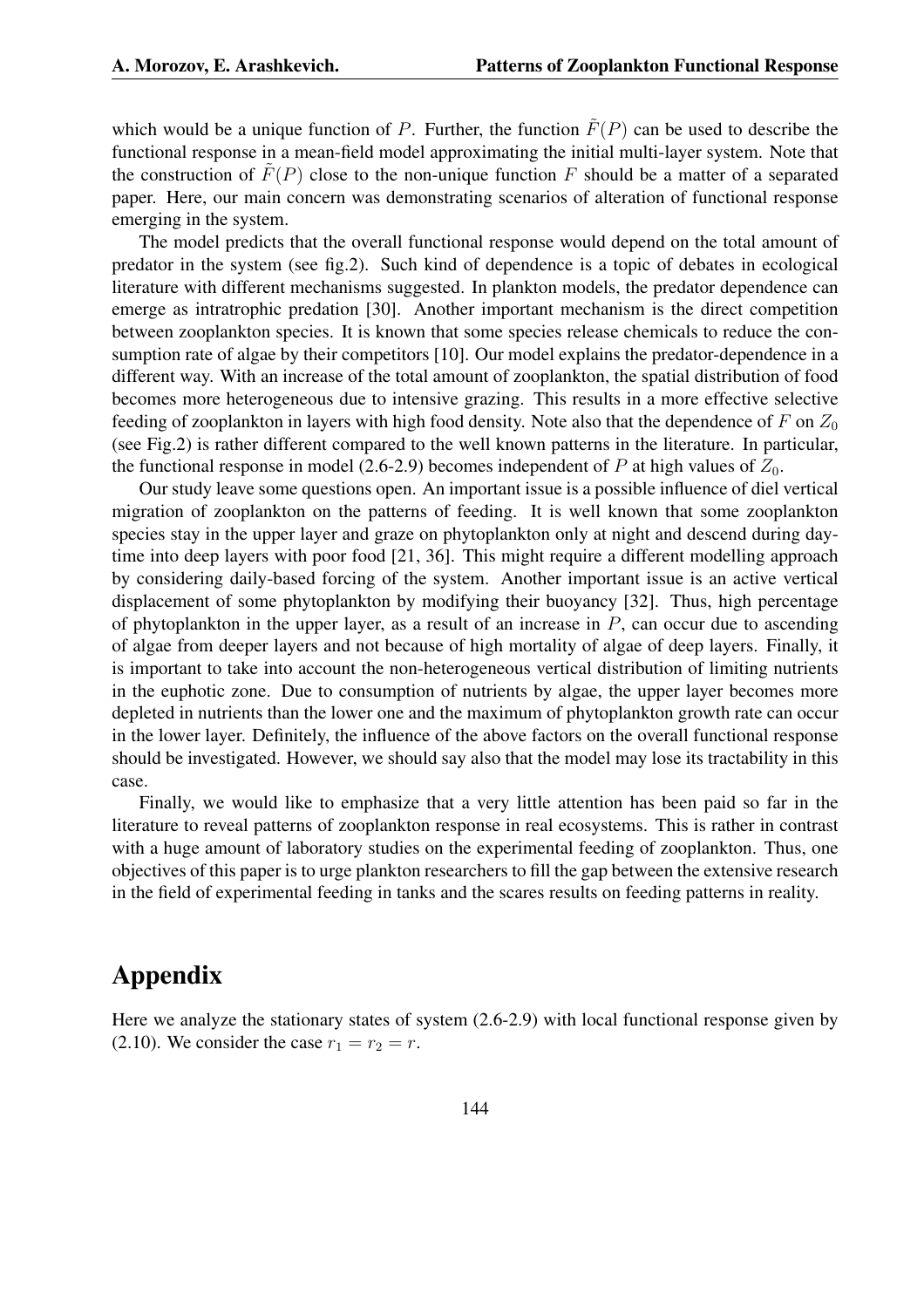The system has the trivial stationary state  $(0, 0, Z_0, Z_0)$  with phytoplankton densities in both layers equal to zero. By using the standard technique of stability analysis it is easy to show that the trivial state is stable if and only if  $r - \alpha Z_0 < 0$ . In other words, the phytoplankton is 'overgrazed' in case its growth rate is less than  $\alpha Z_0$ .

There are two stationary states characterized by zero density of phytoplankton in only one layer. They are given by:  $(0, \tilde{P}_2, Z_1, Z_2)$  and  $(\tilde{P}_1, 0, Z_1, Z_2)$ .

Let us consider first the stationary state  $(0, \tilde{P}_2, Z_1, Z_2)$ , where the value of  $\tilde{P}_2$  is determined from the following quadratic equation:

$$
\tilde{P}_2\left(2Z_0 - \left(1 - \frac{\tilde{P}_2}{K}\right)\frac{r}{\alpha}\right) - \frac{D_1}{D}\left(2\frac{r}{\alpha}\left(1 - \frac{\tilde{P}_2}{K}\right) - 2Z_0\right) = 0\tag{4.1}
$$

The stationary zooplankton densities are defined by:

$$
Z_1 = \left(1 - \frac{\tilde{P}_2}{K}\right) \frac{r}{\alpha}, \quad Z_2 = 2Z_0 - Z_1 \tag{4.2}
$$

By considering (4.1), one can easily prove that the  $(0, \tilde{P}_2, Z_1, Z_2)$  exists if and only if  $r - \alpha Z_0 >$ 0. This stationary state is always unstable.

For the stationary state  $(\tilde{P}_1, 0, Z_1, Z_2)$  we have similar equation for  $\tilde{P}_1$ :

$$
\tilde{P}_1\left(2Z_0 - \left(1 - \frac{\tilde{P}_1}{K}\right)\frac{r}{\alpha}\right) - \frac{D_1}{D}\left(2\frac{r}{\alpha}\left(1 - \frac{\tilde{P}_1}{K}\right) - 2Z_0\right) = 0\tag{4.3}
$$

with  $Z_1 = r$  $(1 - \tilde{P}_1/K)/\alpha$  and  $Z_2 = 2Z_0 - Z_1$ .

By using the standard technique of stability analysis, one can prove that  $(\tilde{P}_1, 0, Z_1, Z_2)$  is unstable in the case:

$$
r \exp\left(-\gamma \tilde{P}_1\right) > 2Z_0 \alpha - \left(1 - \tilde{P}_1/K\right)r \tag{4.4}
$$

The system also possesses a nontrivial stationary state  $(P_1^*, P_2^*, Z_1^*, Z_2^*)$ . The value of  $P_1^*$  can be determined from the following transcendental equation:

$$
P_1^* - P_2^*\left(P_1^*\right) - \frac{D}{D_1}\left(\frac{1 - P_1^* / K}{2\alpha Z_0 / r - 1 + P_1^* / K} - 1\right) = 0\tag{4.5}
$$

where  $P_2^*$ ¡  $P_1^*$ ¢ is given by:

$$
P_2^*\left(P_1^*\right) = \left(\left(-2\alpha Z_0/r + 1 - P_1^*/K\right) \exp\left(\gamma P_1^*\right) + 1\right)\Big)K\tag{4.6}
$$

The stationary densities of zooplankton can be found from:

$$
Z_1^* = \left(1 - P_1^*/K\right) r/\alpha, \quad Z_2^* = 2Z_0 - Z_1^*
$$
\n(4.7)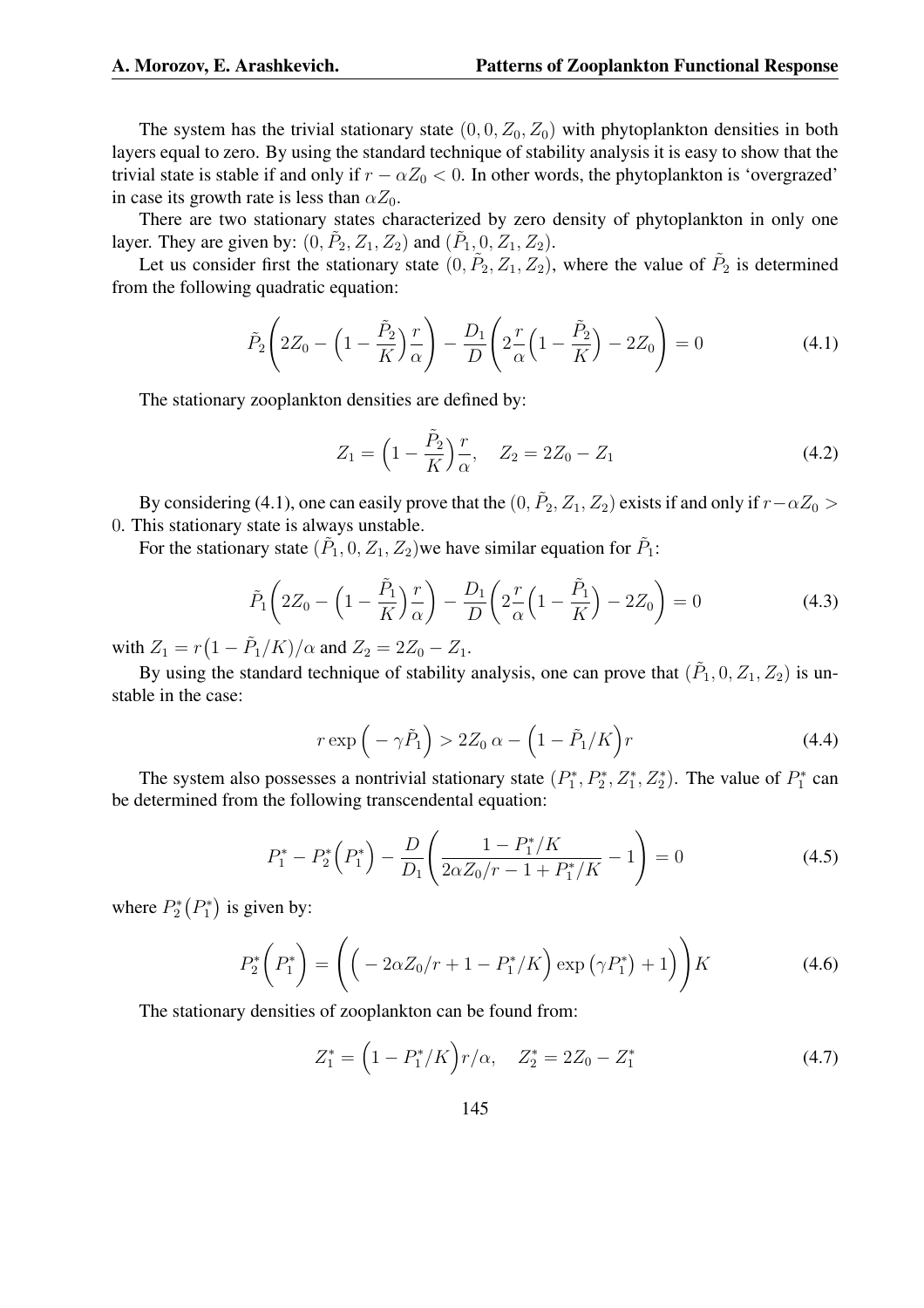The analytical treatment of (4.6) and (4.7) shows that in case when  $r - \alpha Z_0 > 0$  holds and, at the same time, condition (4.4) has the opposite sign, the system possesses a nontrivial stationary state and only one. In this case, the state  $(\tilde{P}_1, 0, Z_1, Z_2)$  is unstable. The trivial stationary state is also unstable. When (4.4) is satisfied, the system does not have the nontrivial stationary state and the state  $(\tilde{P}_1, 0, Z_1, Z_2)$  is stable. The loss of stability of  $(\tilde{P}_1, 0, Z_1, Z_2)$ , as a result of variation of parameters, takes place via a transcritical bifurcation, when this state collides with the non-trivial stationary state.

The nontrivial stationary state  $(P_1^*, P_2^*, Z_1^*, Z_2^*)$  can be stable or unstable, depending on system parameters. Numerical simulations show that the loss of stability of the state takes place via a supercritical Hopf bifurcation with a birth of small stable limit cycle. Note that the stability loss takes place for large values of  $Z_0$ .

# Acknowledgements

We highly appreciated S.V. Petrovskii for a careful reading and comments.

# References

- [1] R. Arditi,Y. Tyutyunov, A Morgulis,V. Govorukhin, I. Senina. *Directed movement of predators and emergence of density-dependence in predator-prey models.* Theor. Pop. Biol., 59 (2001), 207–221.
- [2] P. Auger, J.C. Poggiale, S. Charles. *Emergence of individual Behaviour at the population level: effects of density dependent migration on population dynamics.* Compte Rendus de l'Acadmie des Sciences, Sciences de la Vie, 323 (2000), 119–127.
- [3] P. Auger, S. Charles, M. Viala, J.C. Poggiale. *Aggregation and emergence in ecological modelling: integration of ecological levels.* Ecol. Mod., 127 (2000), 11–20.
- [4] A.D. Bazykin. Nonlinear dynamics of interacting populations. Series on nonlinear science, Chua, L.O. (ed), Series A, 11. World Scientific, 1998.
- [5] U. Bergstrum, G. Englund, K., Leonardsson. *Plugging space into predator-prey models: an empirical approach.* Am. Nat., 167 (2006), 246–259.
- [6] W.R. DeMott. *Feeding selectivities and relative ingestion rates of Daphnia and Bosmina.* Limnol. Oceanogr., 27 (1982), 518-527.
- [7] A.M. Edwards, J. Brindley. *Zooplankton mortality and the dynamical behavior of plankton population models.* Bull. Math. Biol., 61 (1999), 202-339.
- [8] G. Englund, K. Leonardsson. *Scaling up the functional response for spatially heterogeneous systems.* Ecol. Lett., 11 (2008), 440–449.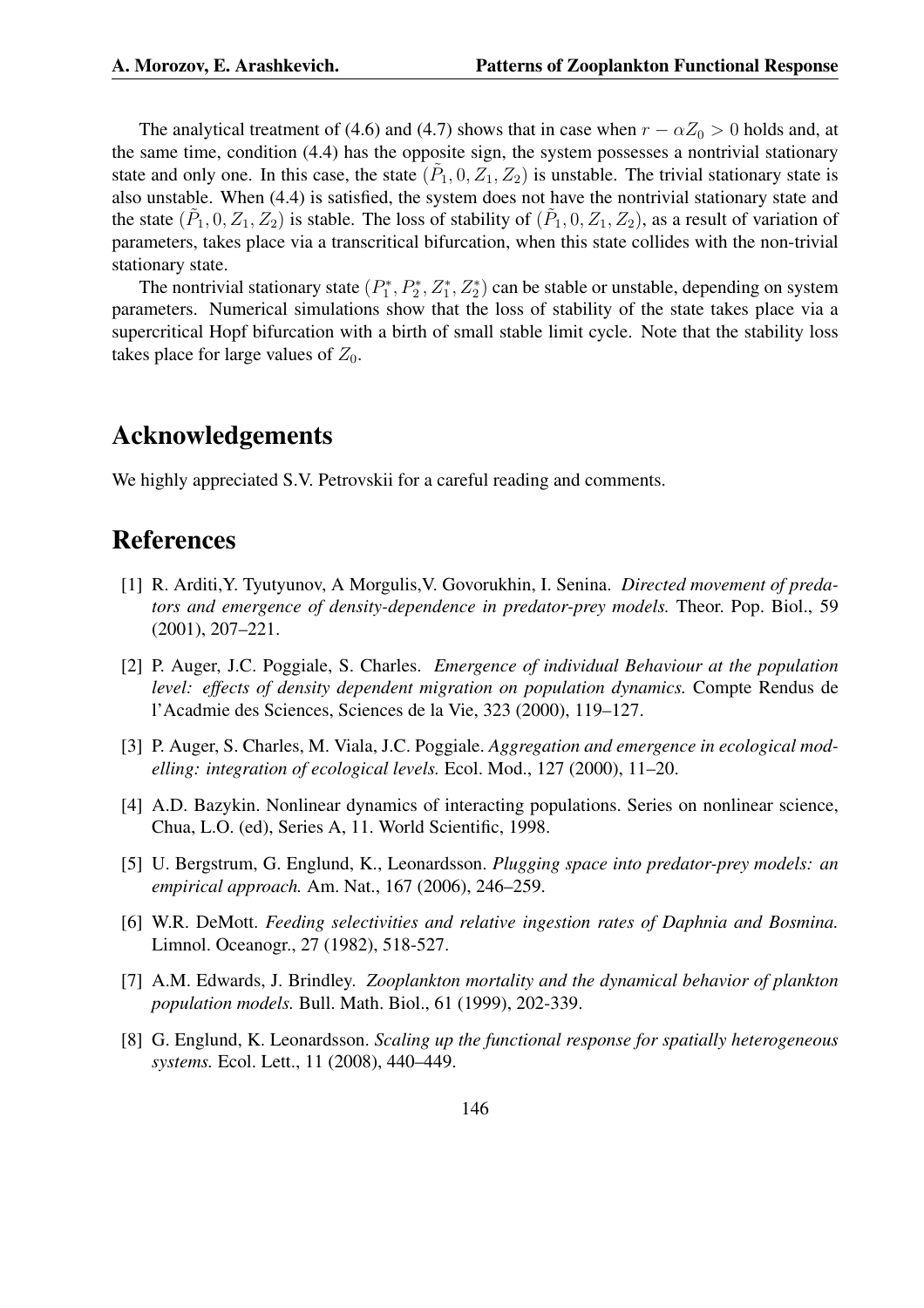- [9] P. Franks. *Phytoplankton blooms in a fluctuating environment: the roles of plankton response time scales and grazing.* J. Plankt. Res., 23 (2001), 1433–1441.
- [10] C. Folt, C.R. Goldman. *Allelopathy between zooplankton: a mechanism for interference competition.* Science, 213 (1981), 1133 – 1135.
- [11] G.F. Fussmann, B. Blasius. *Community response to enrichment is highly sensitive to model structure.* Biol. Lett., 1 (2005), 9–12.
- [12] W. Gentleman, A. Leising, B. Frost, S. Storm, J. Murray. *Functional responses for zooplankton feeding on multiple resources: a review of assumptions and biological dynamics.* Deep-Sea Res. II, 50 (2003), 2847–2875.
- [13] S. Gubbins, C.A. Gilligan. *A test of heterogeneous mixing as a mechanism for ecological persistence in a disturbed environment.* Proc. R. Soc. B., 264 (1997), 227-232.
- [14] P.J. Hansen, P.K. Bjrnsen,B.W. Hansen. *Zooplankton grazing and growth: scaling within the 2-2,000-m body size range.* Limnol. Oceanogr., 42 (1997), 687–704.
- [15] A.W. Herman. *Vertical distribution patterns of copepods, chlorophyll, and production in northeastern Baffin Bay.* Limnol. Oceanogr., 28 (1983), 709–719.
- [16] A.W. Herman, T. Platt. *Numerical Modelling of Diel Carbon Production and Zooplankton Grazing on the Scotian Shelf Based on Observational Data.* Ecol. Mod., 18 (1983), 55–72.
- [17] H.S. Holling. *Some characteristics of simple types of predation and parasitism.* Canad. Entomol., 91 (1959), 385–398.
- [18] Y. Iwasa, V. Endreasen, S.A. Levin. *Aggregation in model ecosystems I. Perfect aggregation*. Ecol. Model. 37 (1987), 287-302.
- [19] J.M. Jeschke, M. Kopp, R. Tollrian. *Predator functional responses: discriminating between handling and digesting prey.* Ecol. Mongr., 72 (2002), 95–112.
- [20] J.M. Jeschke, M. Kopp, R. Tollrian. *Consumer-food systems: why type I functional responses are exclusive to filter feeders.* Biol. Rev., 79 (2004), 337–349.
- [21] W. Lampert. *Zooplankton vertical migrations: implications for phytoplankton-zooplankton interactions.* Arch. Hydrobiol. Beih. Ergebn. Limnol., 35 (1992),69–78.
- [22] W. Lampert. *Vertical distribution of zooplankton: density dependence and evidence for an ideal free distribution with costs.* BMC Biology, 3 (2005),10 (electronic).
- [23] E. McCauley, W.W. Murdoch. *Predator-prey dynamics in environments rich and poor in nutrients.* Nature, 343 (1990), 455–457.
- [24] J. Michalski, J.C. Poggiale, R. Arditi,P. Auger. *Macroscopic dynamic effects of migrations in patchy predator-prey systems.* J. Theor. Biol., 185 (1997), 459–474.